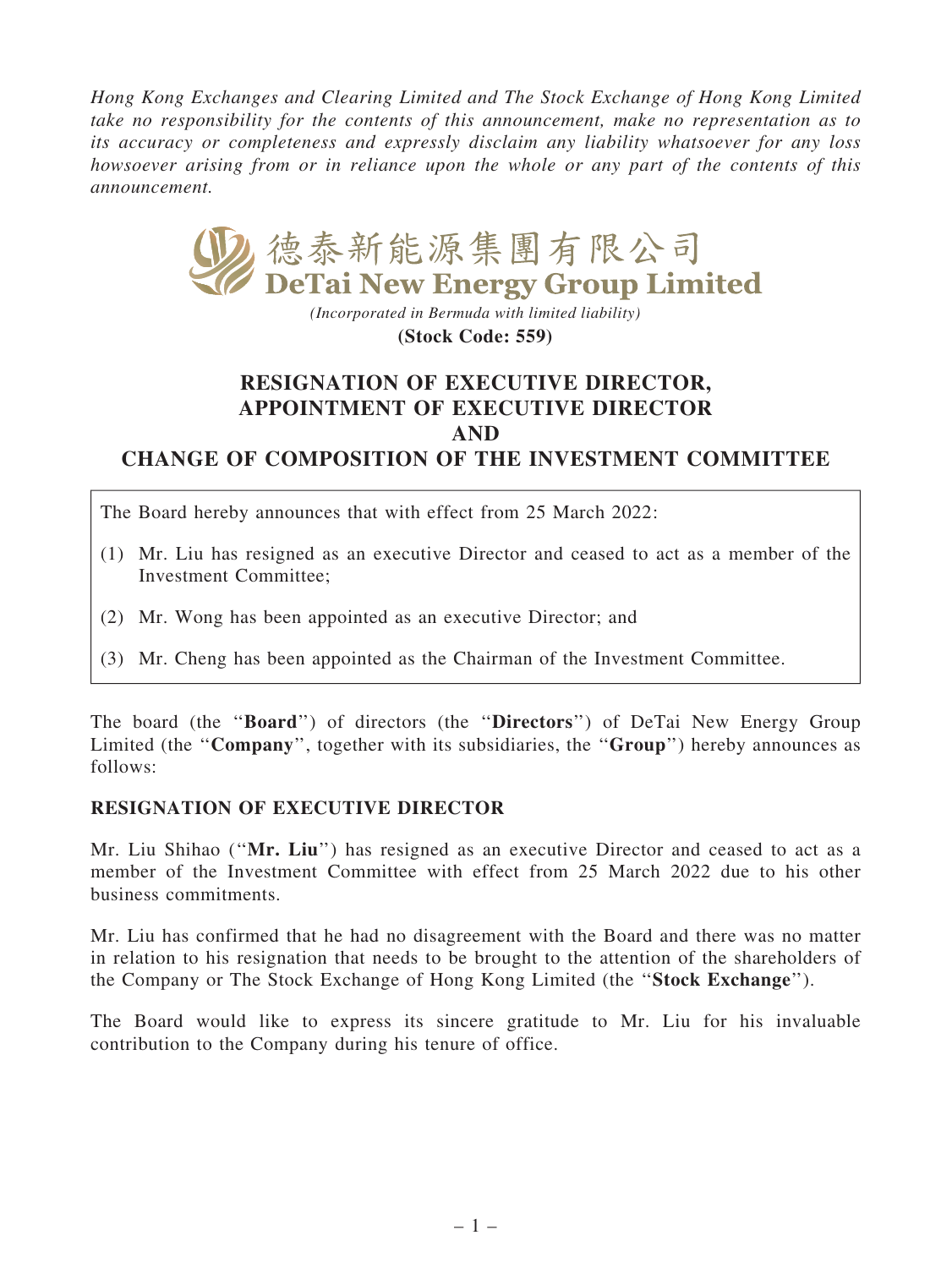## APPOINTMENT OF AN EXECUTIVE DIRECTOR

Mr. Wong Siu Keung Joe (''Mr. Wong'') has been appointed as an executive Director with effect from 25 March 2022.

Mr. Wong, aged 57, holds a Degree of Master of Arts in International Accounting from City University of Hong Kong and a Master's Degree of Corporate Governance from Hong Kong Polytechnic University. He is an associate member of Hong Kong Institute of Certified Public Accountants and a fellow member of the Association of Chartered Certified Accountants. Mr. Wong has extensive experience in taxation, accounting, financing, audit field and public listed companies for many years.

Mr. Wong is currently an independent non-executive director (the ''INED'') of China Water Industry Group Limited (stock code: 1129) and Affluent Partners Holdings Limited (stock code: 1466), both companies whose shares are listed on the Main Board of the Stock Exchange. Mr. Wong is also an INED of Hang Tai Yue Group Holdings Limited (stock code: 8081) and Worldgate Global Logistics Ltd (stock code: 8292), both companies are listed on the GEM of the Stock Exchange.

Mr. Wong is appointed by way of a letter of appointment with no fixed terms but will be subject to retirement by rotation and re-election pursuant to the bye-laws of the Company. The emolument of Mr. Wong will be determined by the remuneration committee of the Company and the Board with reference to the prevailing market conditions, his duties and responsibilities with the Company.

As at the date of this announcement, Mr. Wong has no interest in any shares of the Company within the meaning of Part XV of the SFO and, save as disclosed above, does not have other relationship with any Directors, senior management, substantial shareholders or controlling shareholders of the Company (within the meaning of the Rules Governing the Listing of Securities on the Stock Exchange (the ''Listing Rules'')). Save as disclosed above, Mr. Wong has not held any directorship in any listed public companies in the last three years preceding the date of this announcement or any other position with the Company and other members of the Group.

Save as disclosed above, there is no other matter in connection with the appointment of Mr. Wong that needs to be brought to the attention of the shareholders of the Company and there is no other information that should be disclosed pursuant to Rules  $13.51(2)(h)$  to (v) of the Listing Rules.

The Board would like to take this opportunity to welcome Mr. Wong to the Group.